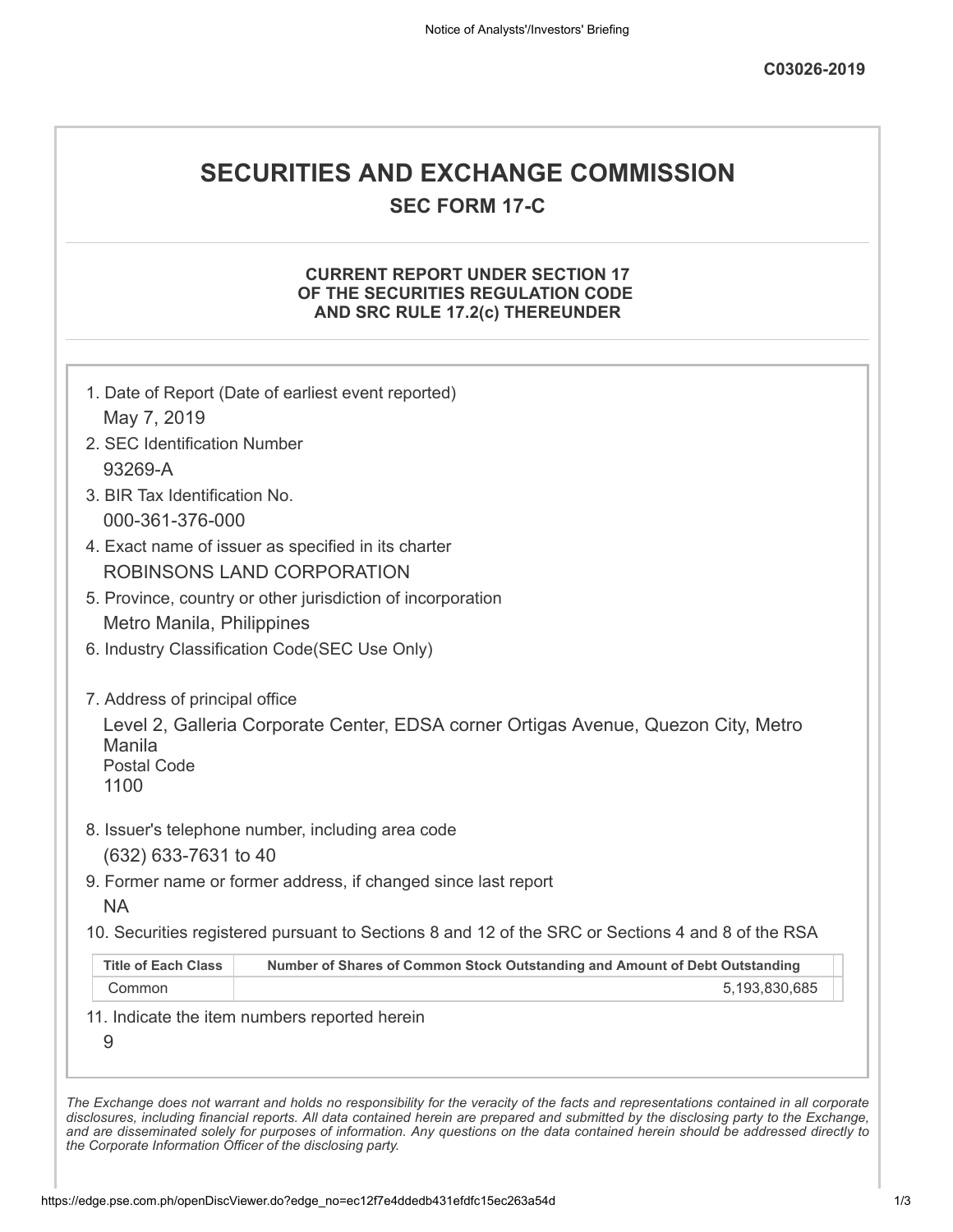Notice of Analysts'/Investors' Briefing



## **PSE Disclosure Form 14-1 - Notice of Analysts'/Investors' Briefing** *References: Section 14 of the Revised Disclosure Rules*

**Subject of the Disclosure**

Invitation to the Earnings Call of Robinsons Land Corporation (RLC)

**Background/Description of the Disclosure**

RLC will have an earnings call, via teleconference, to report on the unaudited operating/financial results for the first quarter of calendar year 2019

| <b>Type of Briefing</b>        | Earnings Call                                                 |
|--------------------------------|---------------------------------------------------------------|
| <b>Subject of the Briefing</b> | 1st Quarter of Calendar Year 2019 Operating/Financial Results |
| Date of the Briefing           | May 10, 2019                                                  |
| <b>Time</b>                    | 2:30 <sub>pm</sub>                                            |
| <b>Venue</b>                   | N/A                                                           |
| <b>Contact Person</b>          | Rommel L. Rodrigo                                             |
| <b>Contact Details</b>         | Telephone #: 397-1888 Email: rommel.rodrigo@robinsonsland.com |

**Other Relevant Information**